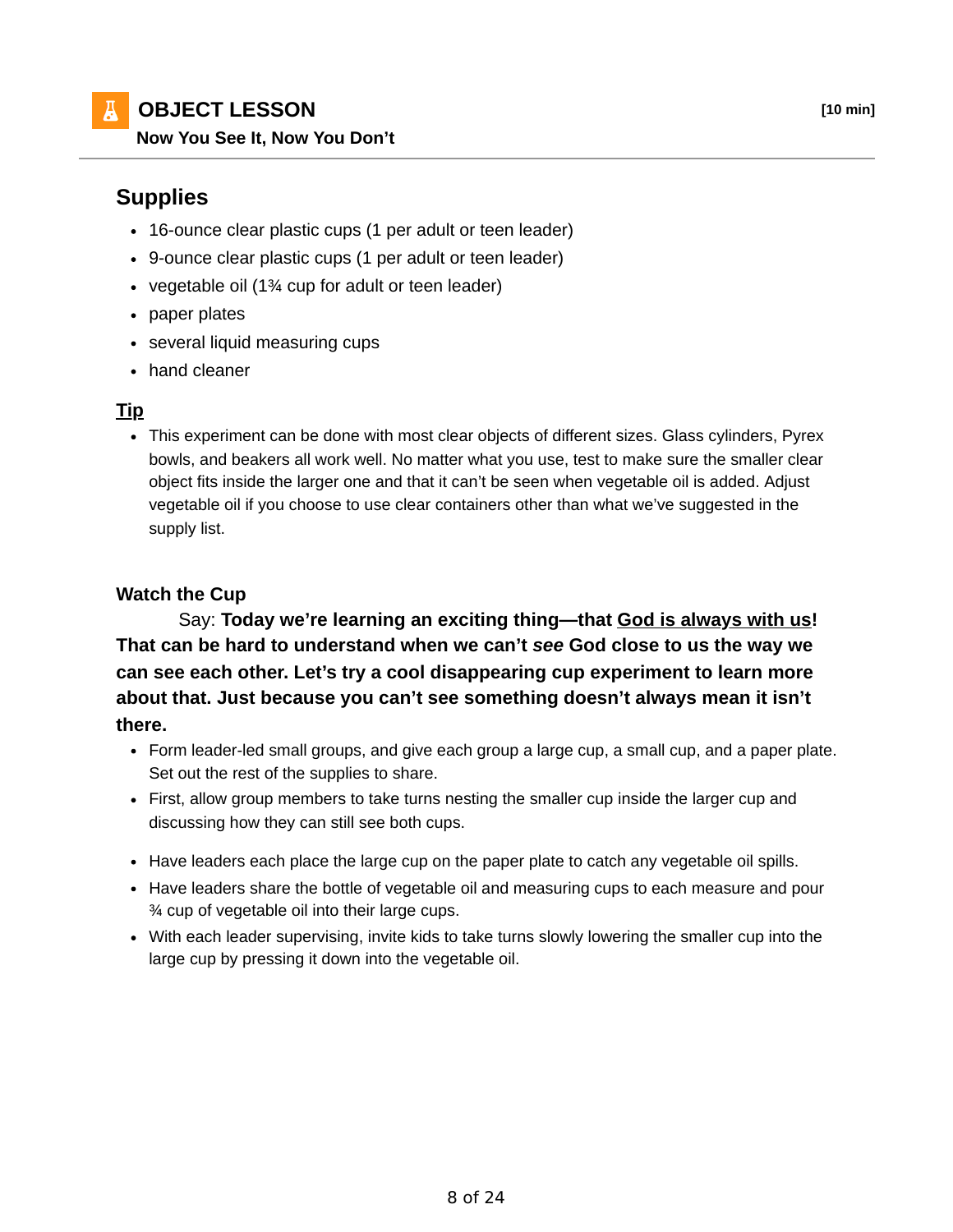

- Everyone else can watch the cups at eye level to see that the small cup sinks into the oil but can still be seen a little bit.
- Have each leader then measure 1 cup of vegetable oil.
- Then, while leaders hold the small cup inside the large cup with one hand, they'll pour the 1 cup of oil into the small cup. Once the oil's inside, they can let go of the small cup and let the weight of the oil hold it down in the large cup.
- Allow groups to observe their cups at eye level. The smaller cup will seem to disappear!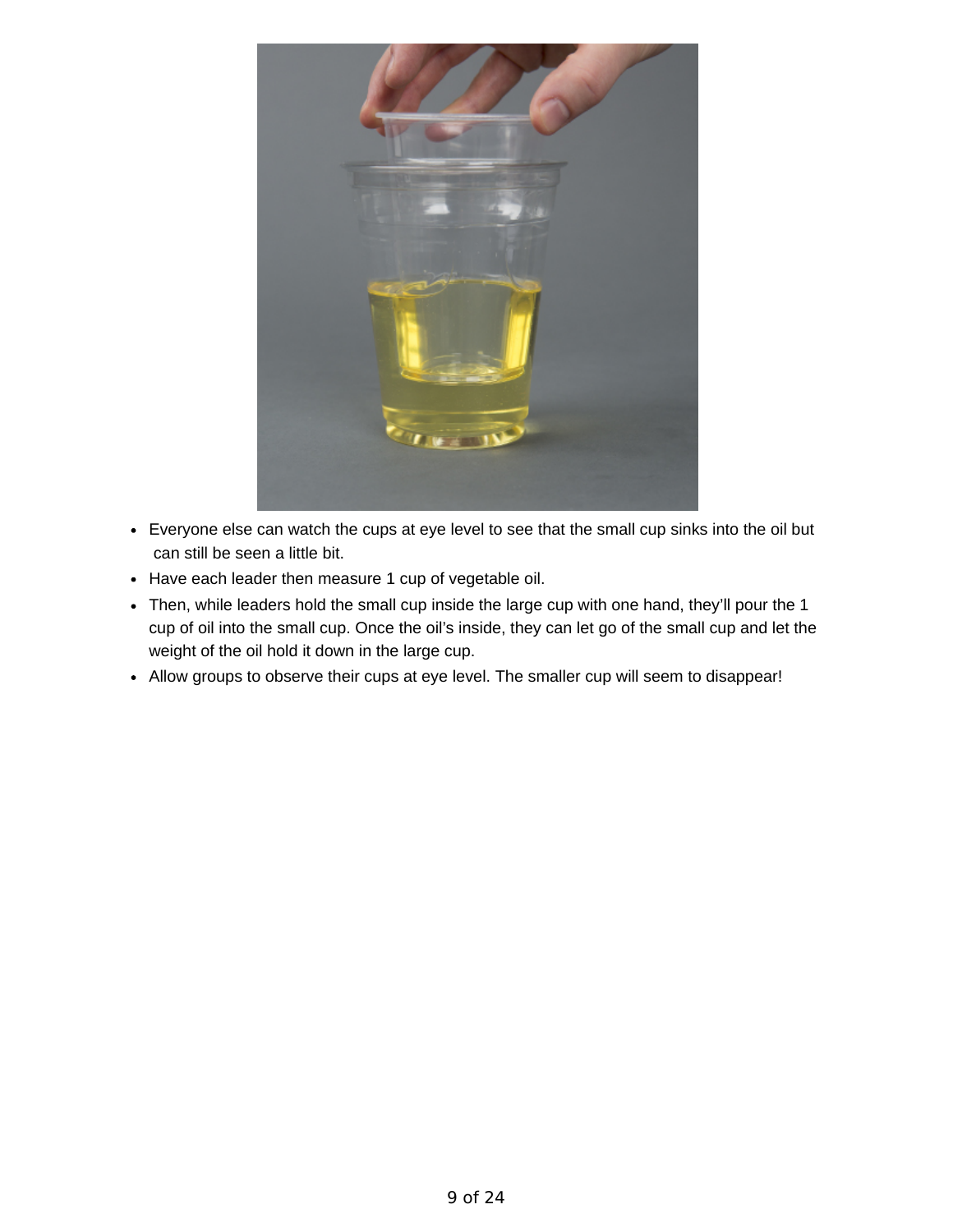

Again, with close leader supervision, allow kids to take turns each carefully lifting the small cup partially out of the large cup to watch it reappear. Then they can lower it back into the vegetable oil and watch it disappear again.



When kids have finished observing, have leaders place the cups of vegetable oil to the side so you can dispose of the oil as you like. Leaders can throw away paper plates, and help clean